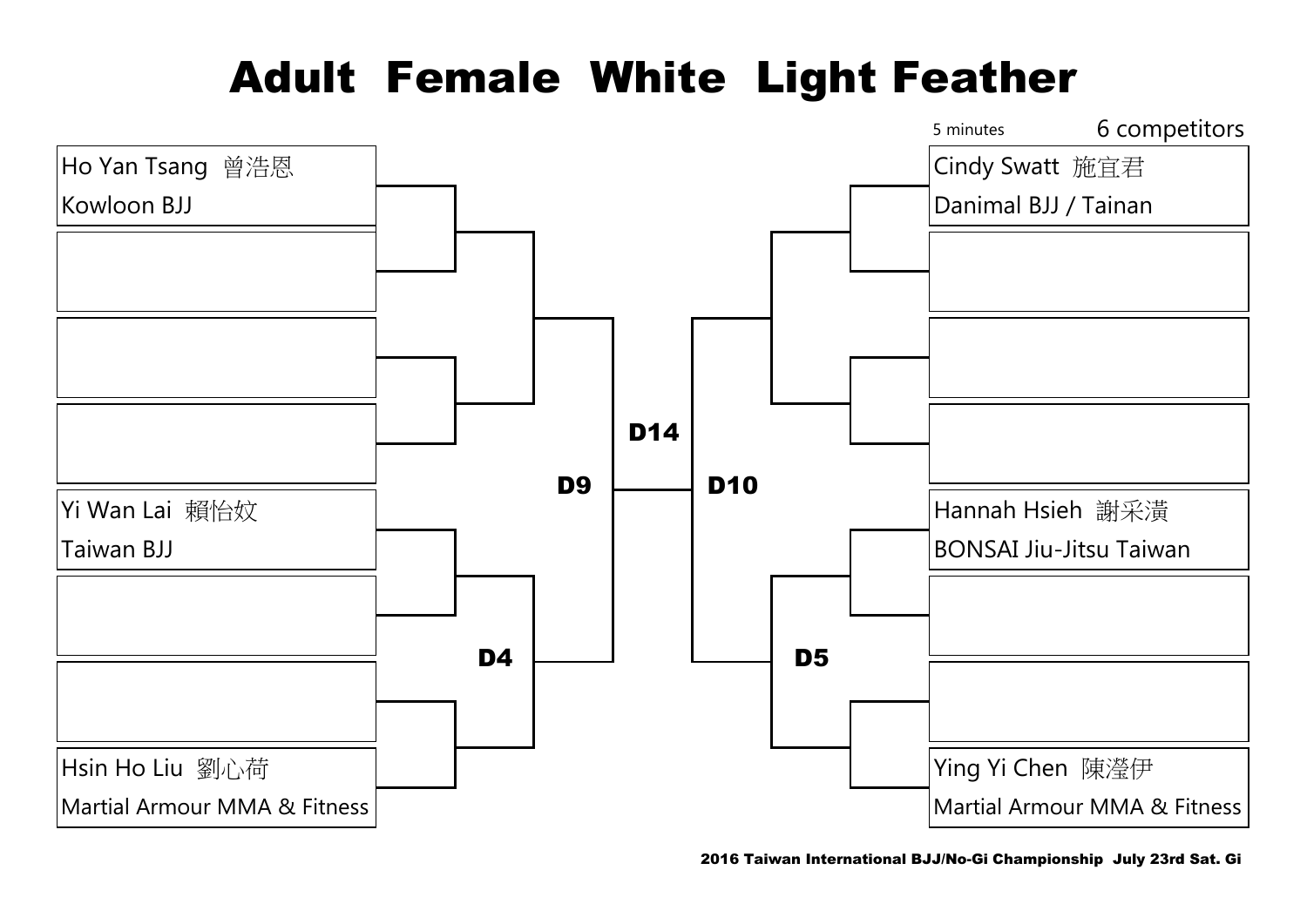### Adult Female White Feather

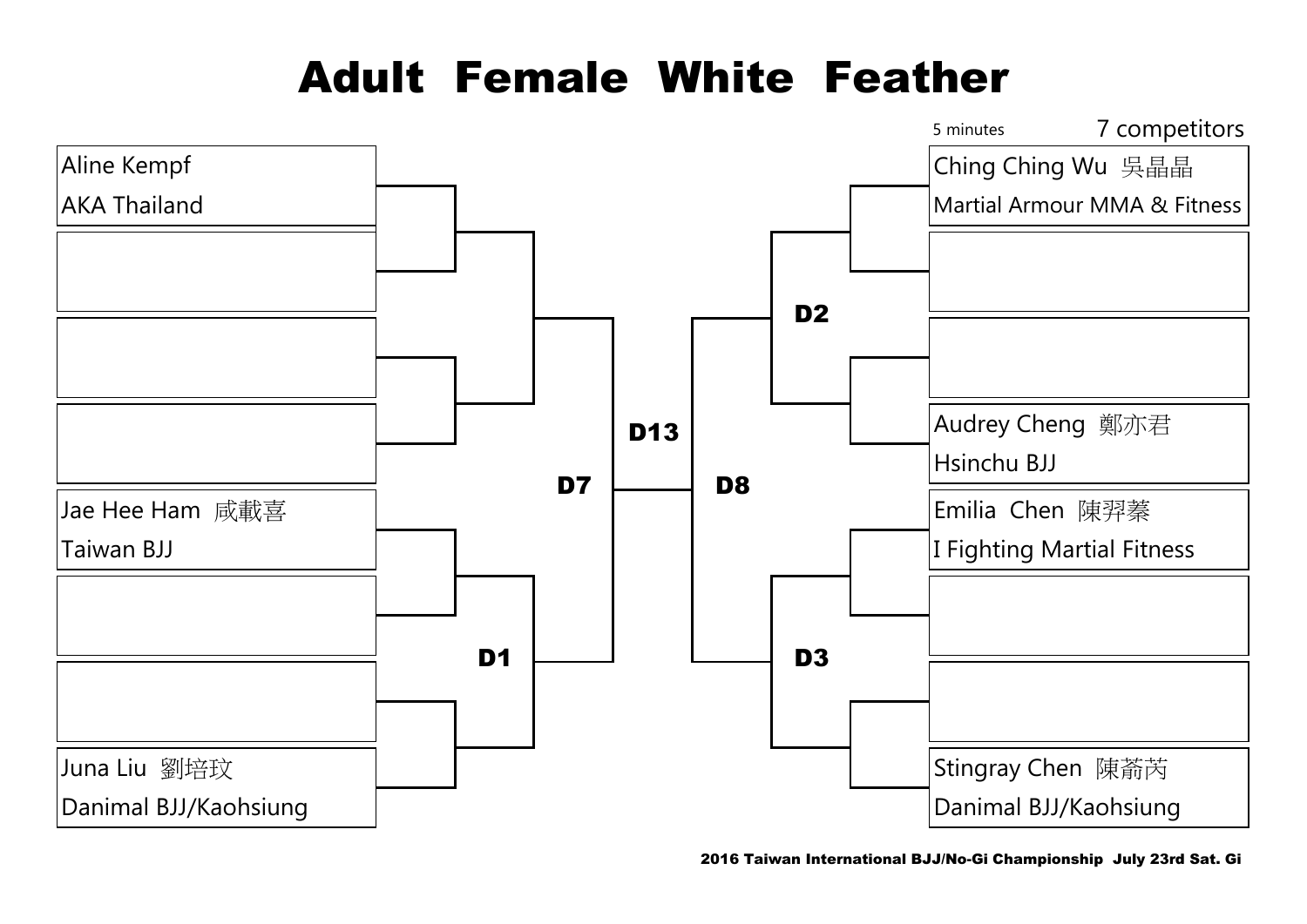## Adult Female White Light

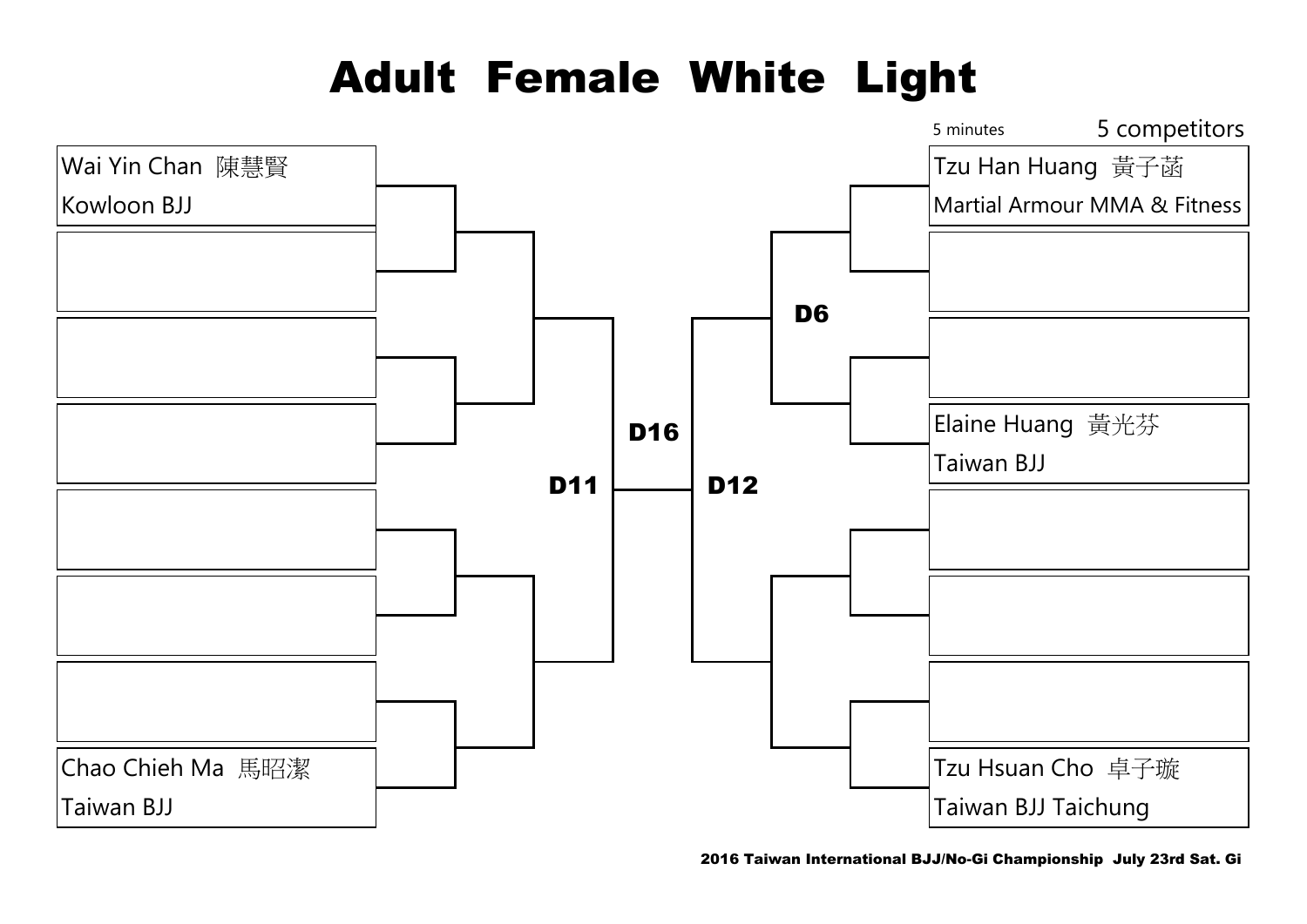### Adult White Rooster



2016 Taiwan International BJJ/No-Gi Championship July 23rd Sat. Gi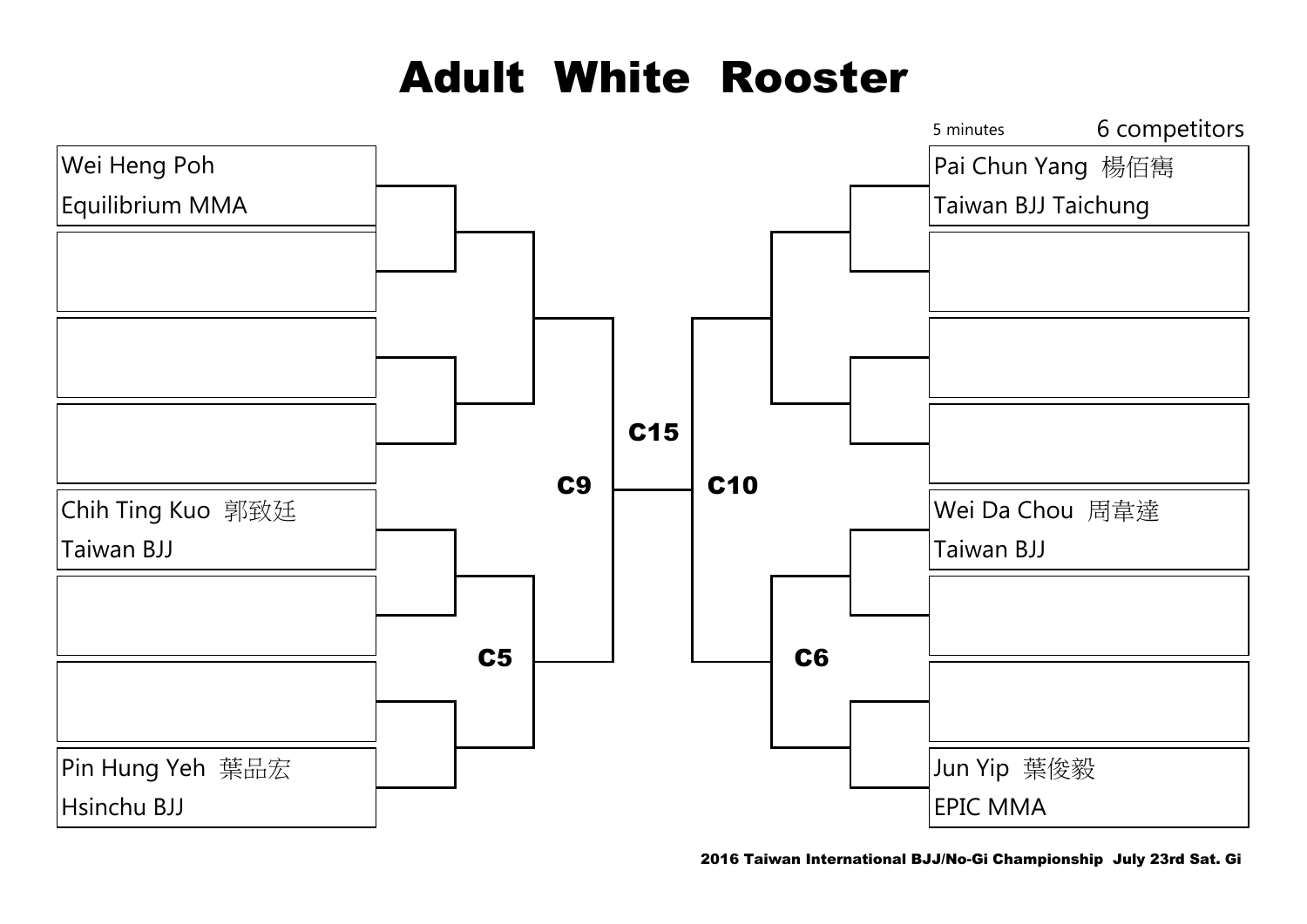# Adult White Light Feather

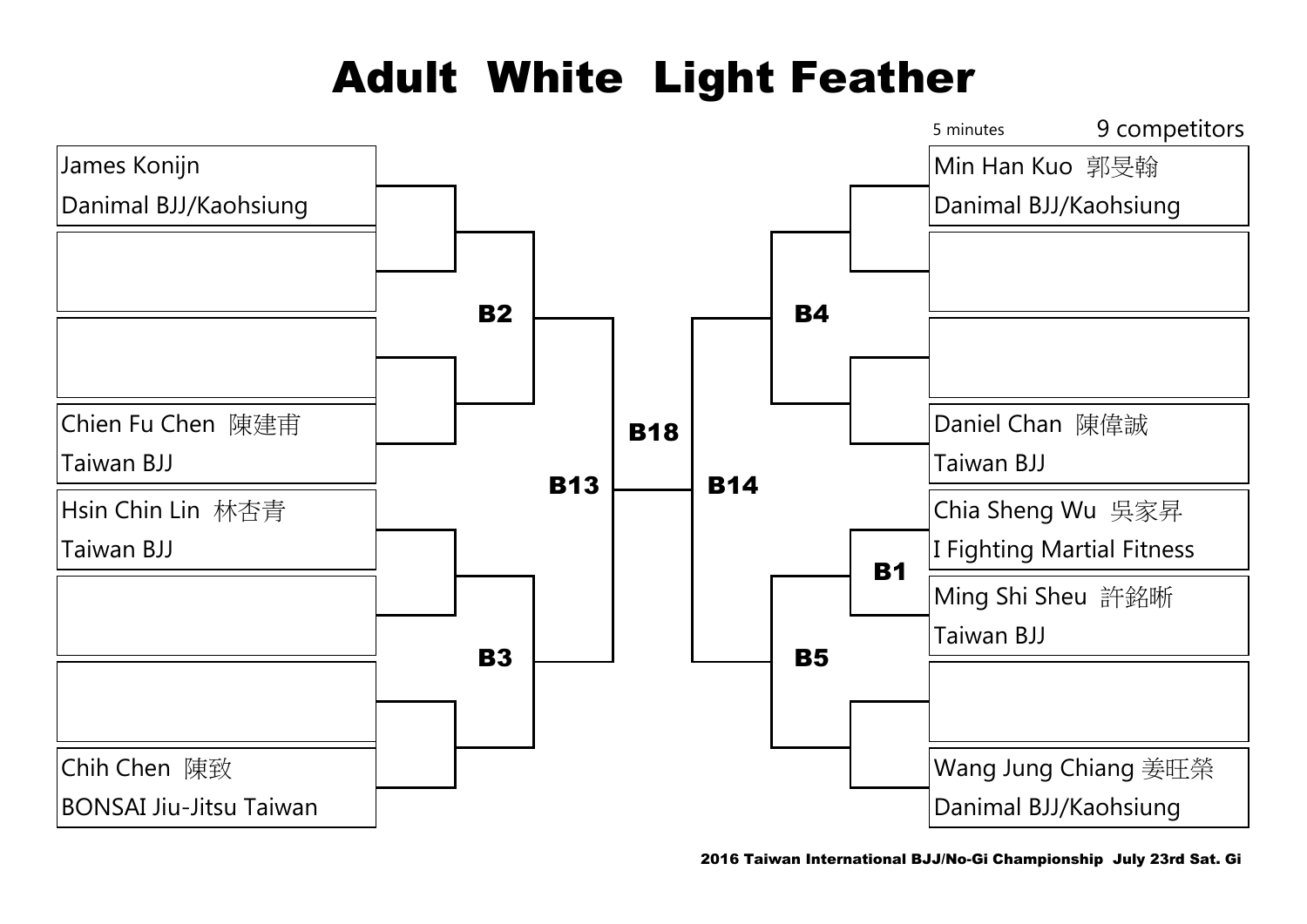# Adult White Feather

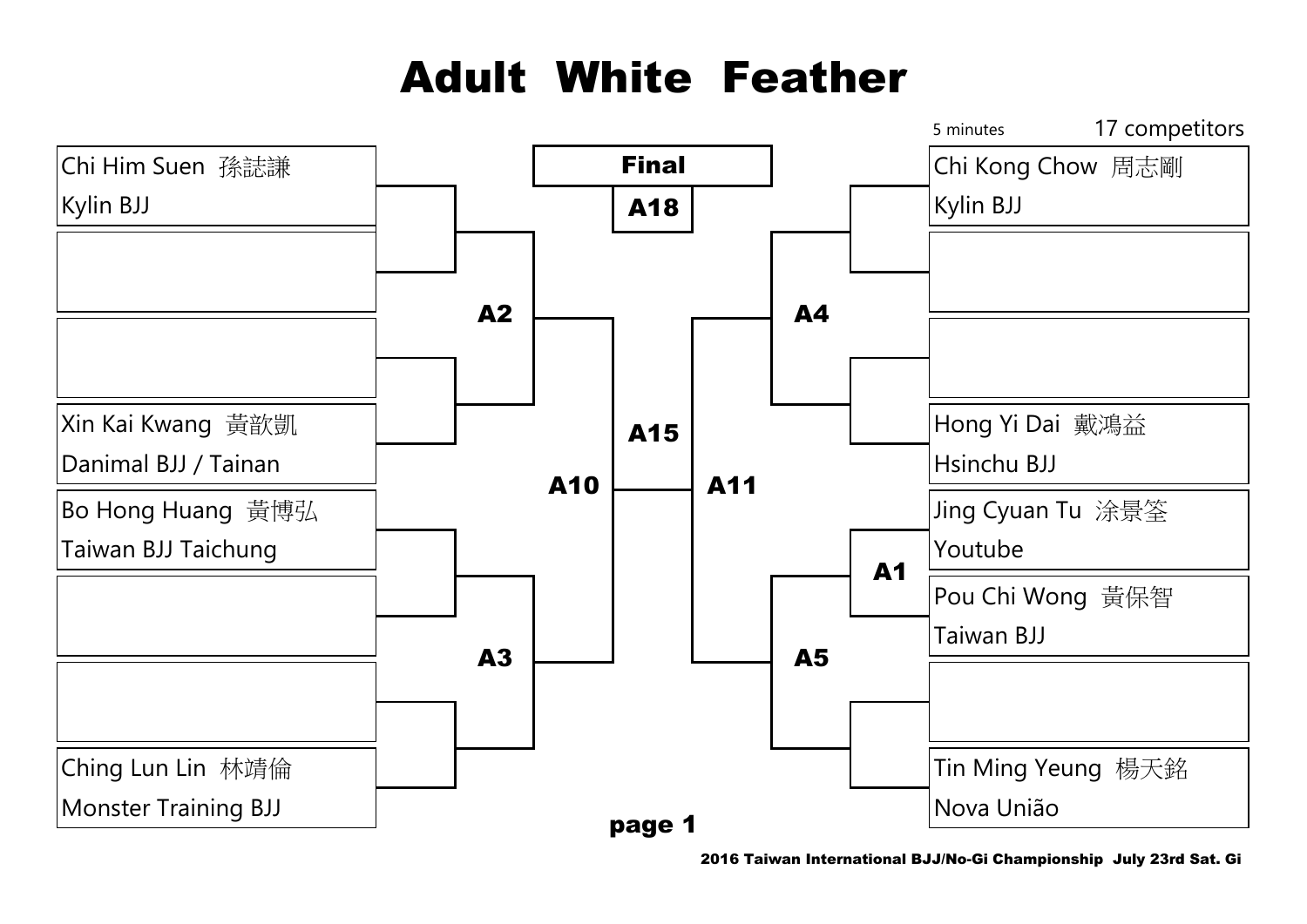# Adult White Feather

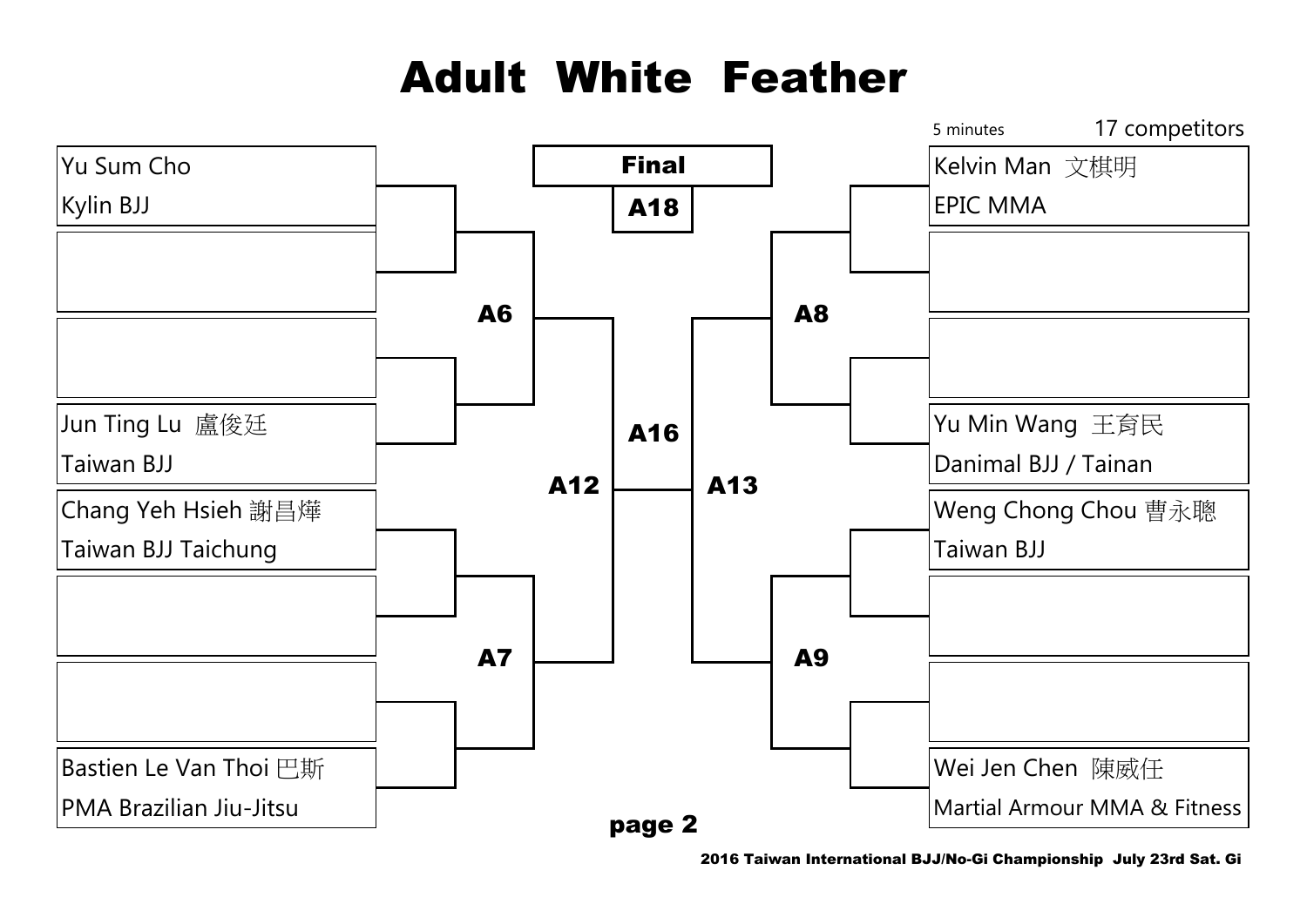# Adult White Light

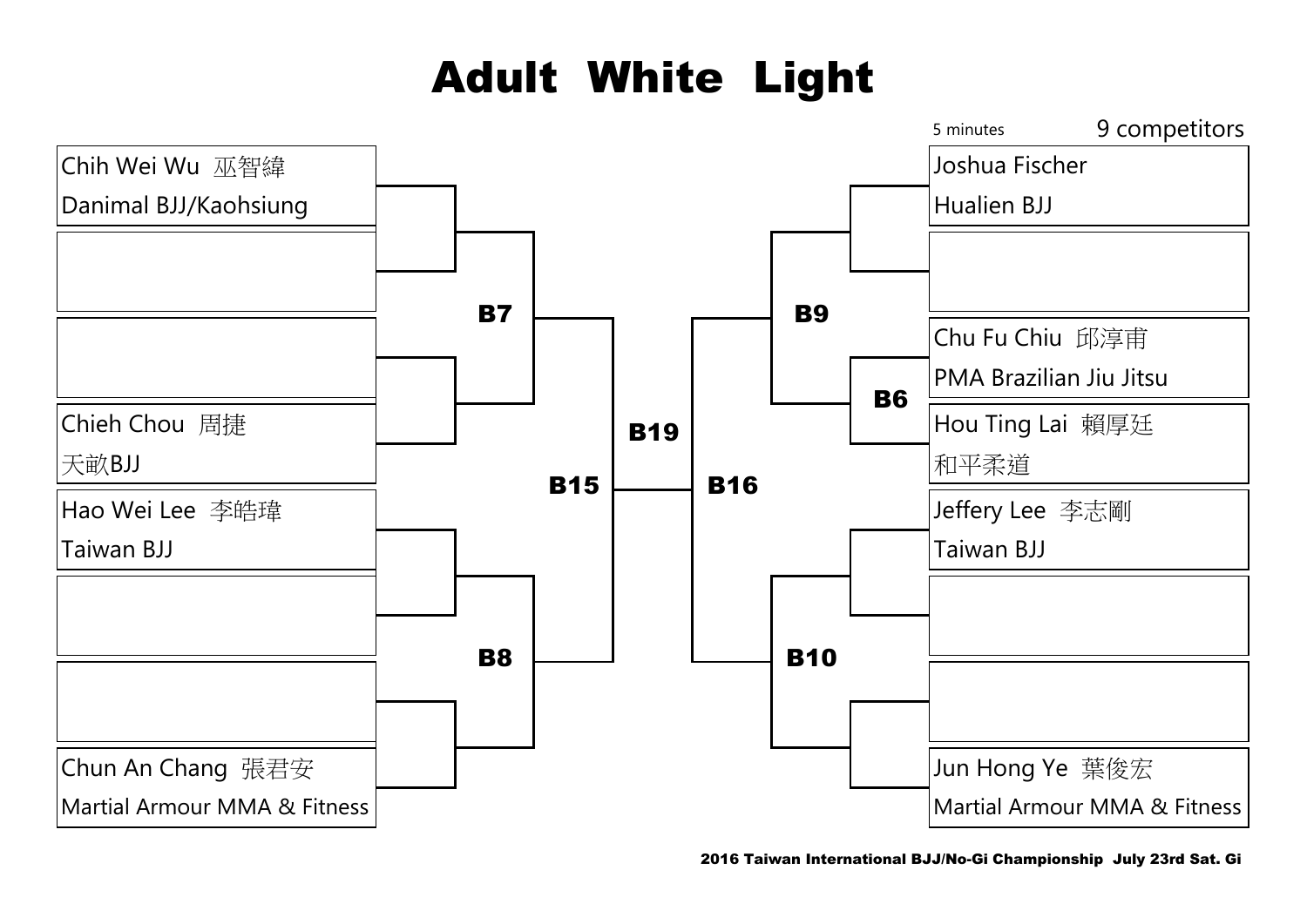# Adult White Middle

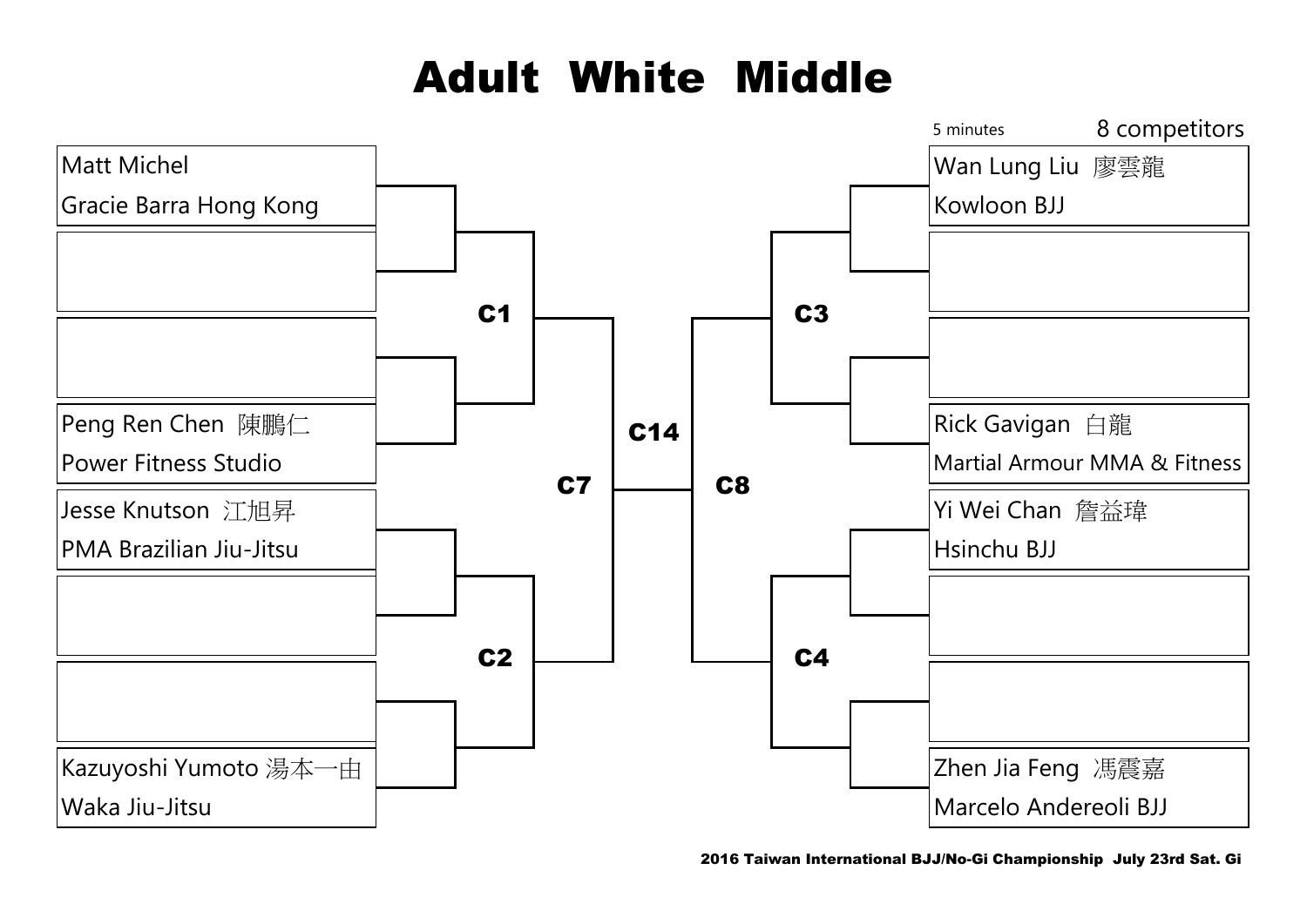## Adult White Medium Heavy

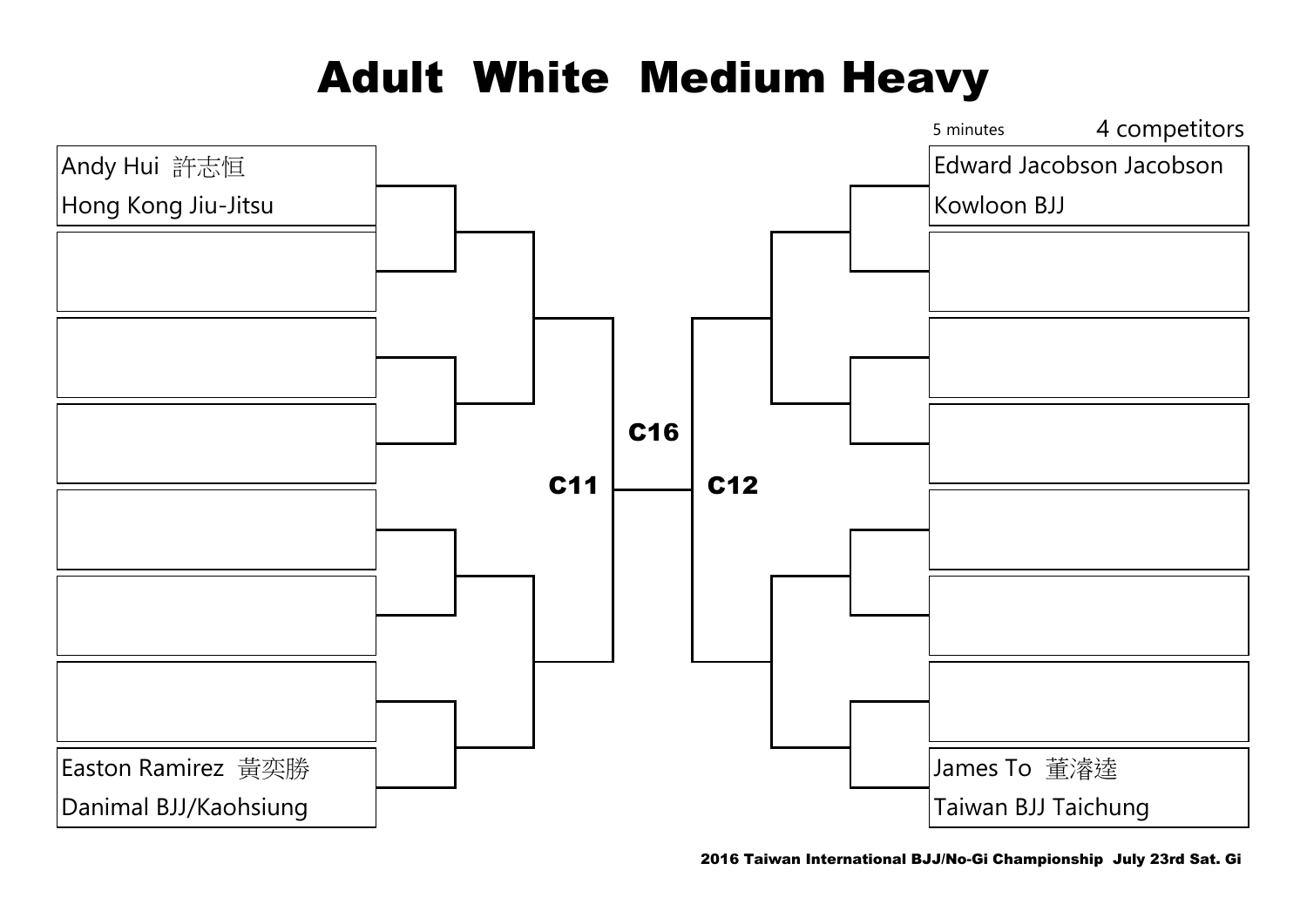# Adult White Heavy

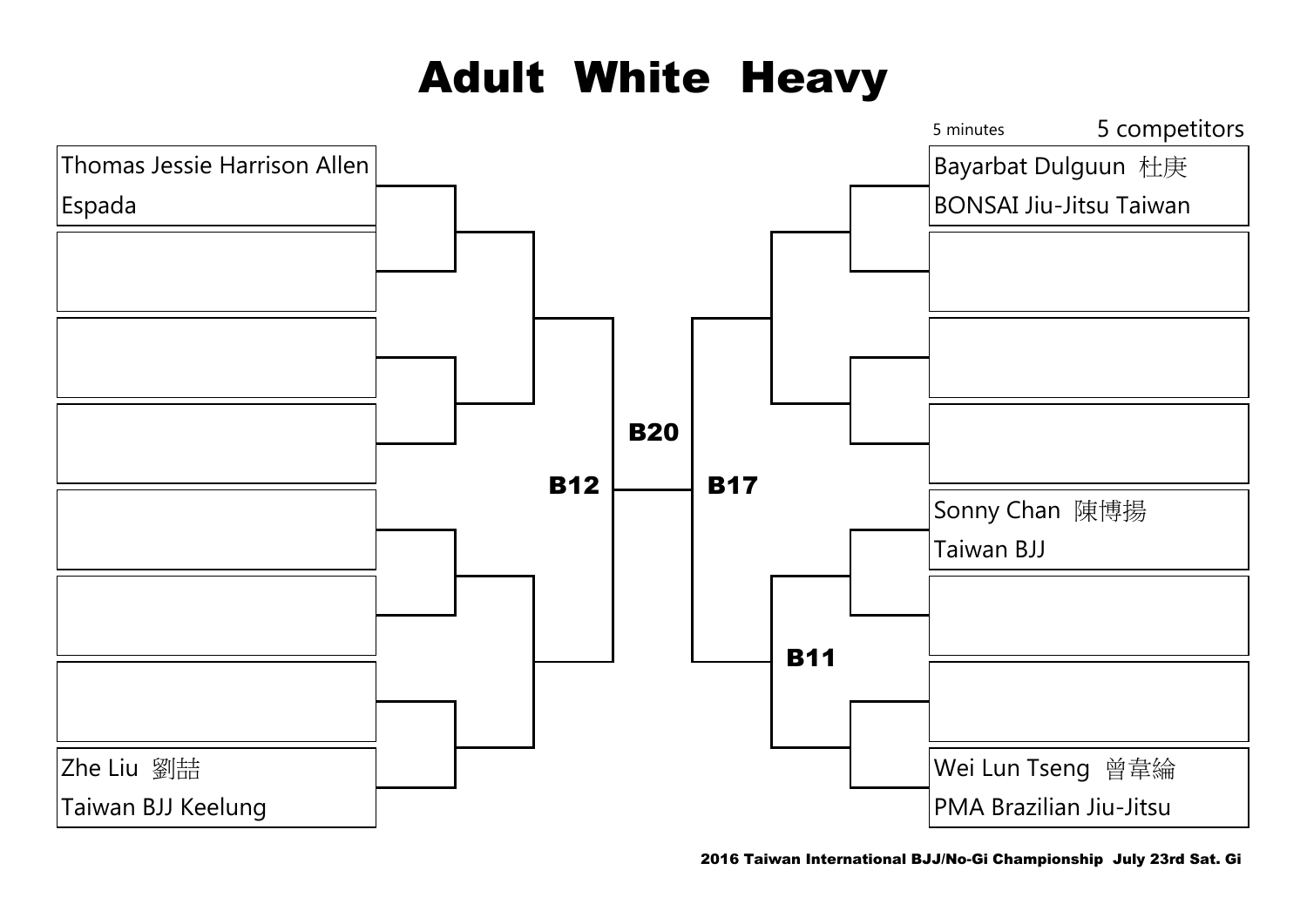## Adult White Super Heavy